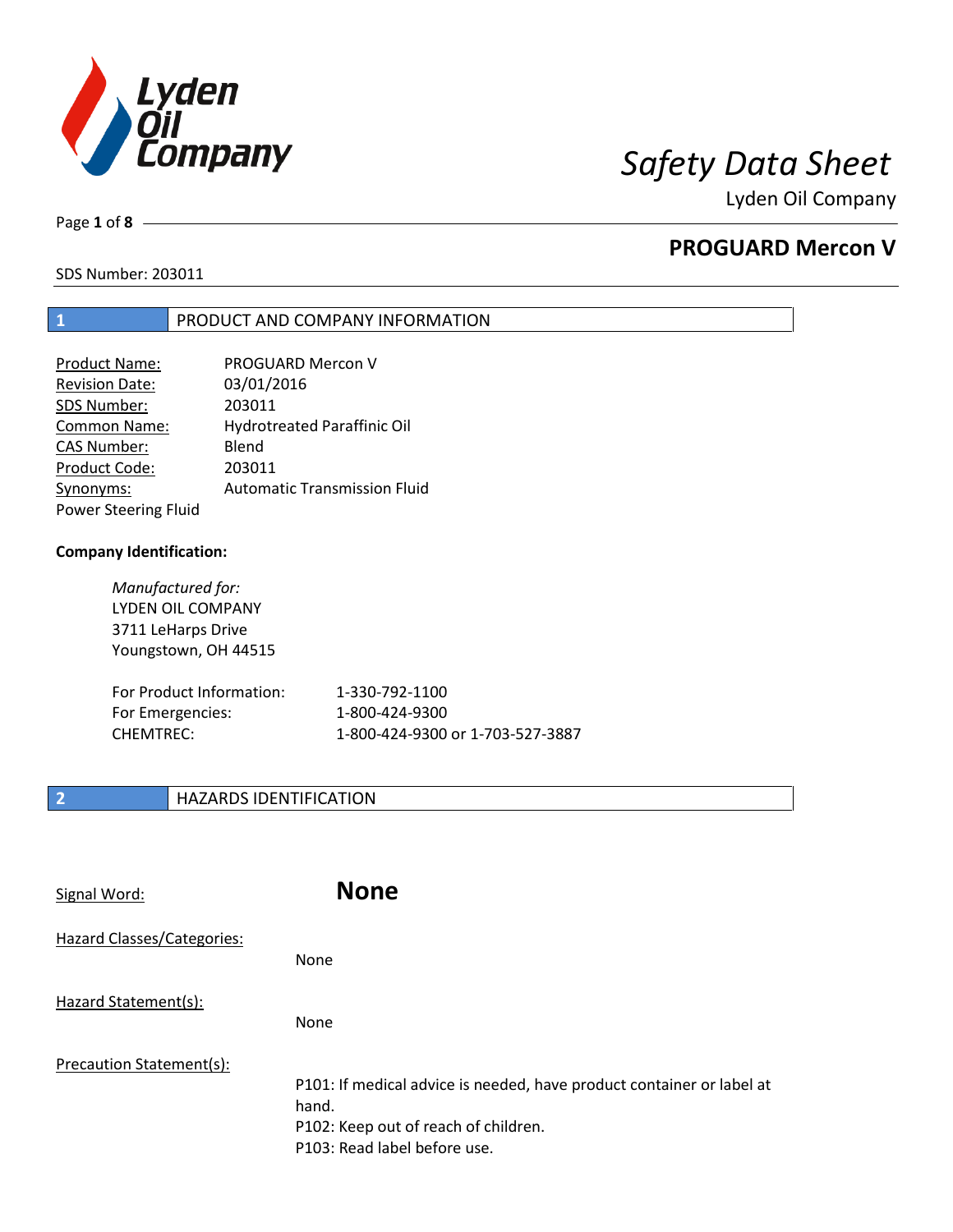

Page **2** of **8**

## **PROGUARD Mercon V**

SDS Number: 203011

Other Hazard Statement(s):

-NFPA Ratings:  $Health = 0$  $Fire = 1$ Reactivity  $= 0$ 

### **3** COMPOSITION / INFORMATION ON INGREDIENTS

Ingredients:

*Mixture of the substances listed below with nonhazardous additions.*

| <b>Chemical Name</b>                                  | <b>CAS Number</b> | Percentage |
|-------------------------------------------------------|-------------------|------------|
| Distillates, petroleum, hydrotreated light paraffinic | 64742-55-8        | >40        |
| Distillates, petroleum, hydrotreated heavy paraffinic | 64742-54-7        | $>35$      |

*\*Any concentration shown as a range is to protect confidentiality or is due to batch variation.*

| <b>FIRST AID MEASURES</b><br>___ |
|----------------------------------|
|----------------------------------|

### Description of First Aid Measures:

Inhalation:

|               | First aid is not normally required. If breathing difficulties develop,<br>move victim away from source of exposure and into fresh air in a<br>position comfortable for breathing. Seek immediate medical<br>attention.           |
|---------------|----------------------------------------------------------------------------------------------------------------------------------------------------------------------------------------------------------------------------------|
| Skin Contact: |                                                                                                                                                                                                                                  |
|               | Remove contaminated shoes and clothing and cleanse affected<br>area(s) thoroughly by washing with mild soap and water or a<br>waterless hand cleaner. If irritation or redness develops and persists,<br>seek medical attention. |
| Eye Contact:  |                                                                                                                                                                                                                                  |
|               | If irritation or redness develops from exposure, flush eyes with clean<br>water. If symptoms persist, seek medical attention.                                                                                                    |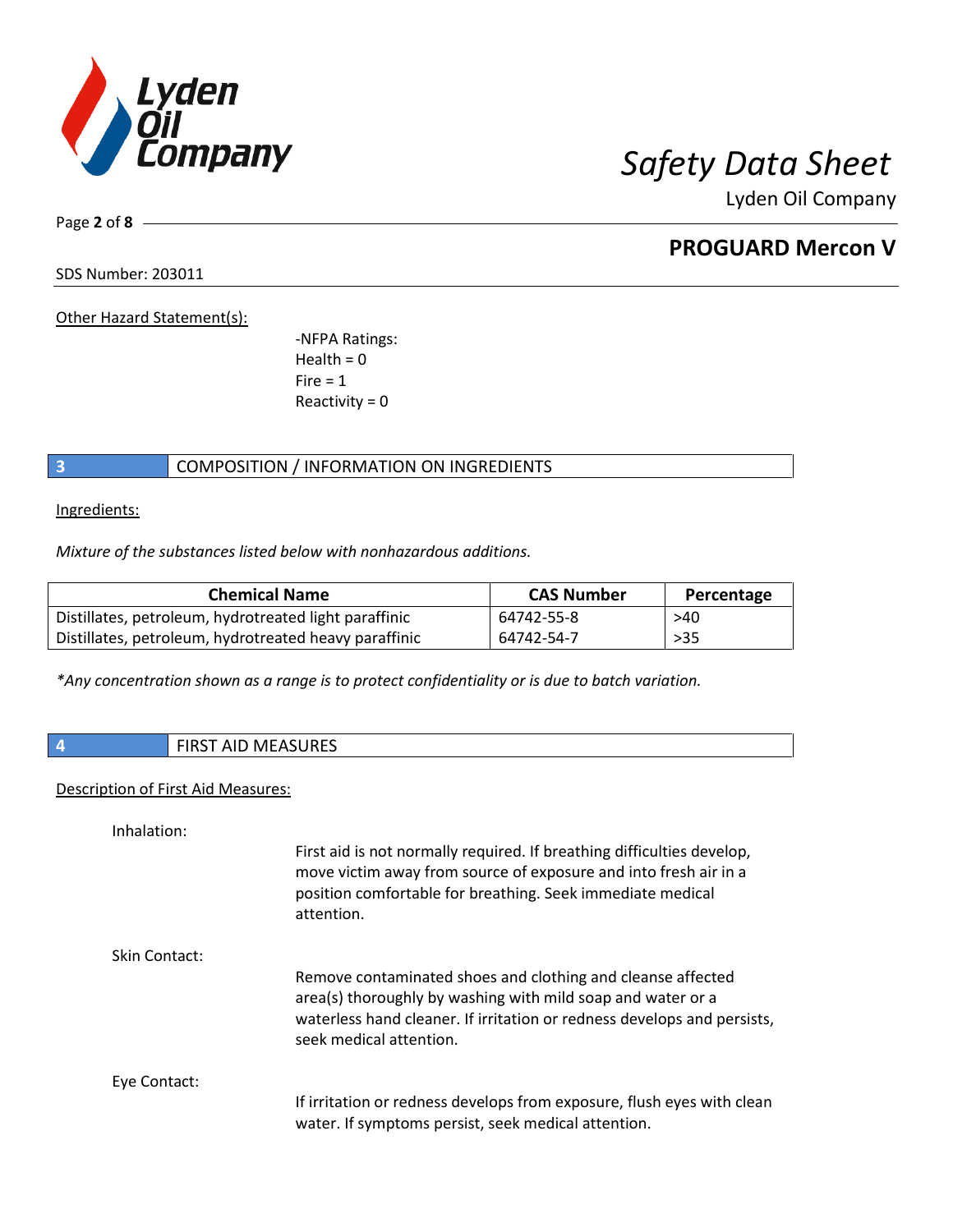

Page **3** of **8**

Lyden Oil Company

# **PROGUARD Mercon V** SDS Number: 203011 Ingestion: First aid is not normally required; however, if swallowed and symptoms develop, seek medical attention. Symptoms and Effects, both acute and delayed: Inhalation of oil mists or vapors generated at elevated temperatures may cause respiratory irritation. Accidental ingestion can result in minor irritation of the digestive tract, nausea and diarrhea. Dry skin and possible irritation with repeated or prolonged exposure. Recommended Actions: Treat symptomatically. Call a doctor or poison control center for guidance. **5** FIRE FIGHTING MEASURES Recommended Fire-Extinguishing Equipment: Use dry powder, foam, or carbon dioxide fire extinguishers. Water may be ineffective in fighting an oil fire unless used by experienced fire fighters. Possible Hazards During a Fire: Hazardous combustion products may include: A complex mixture of airborne solid and liquid particulates and gases (smoke). Carbon monoxide. Unidentified organic and inorganic compounds. Recommendations to Firefighters: Proper protective equipment including breathing apparatus.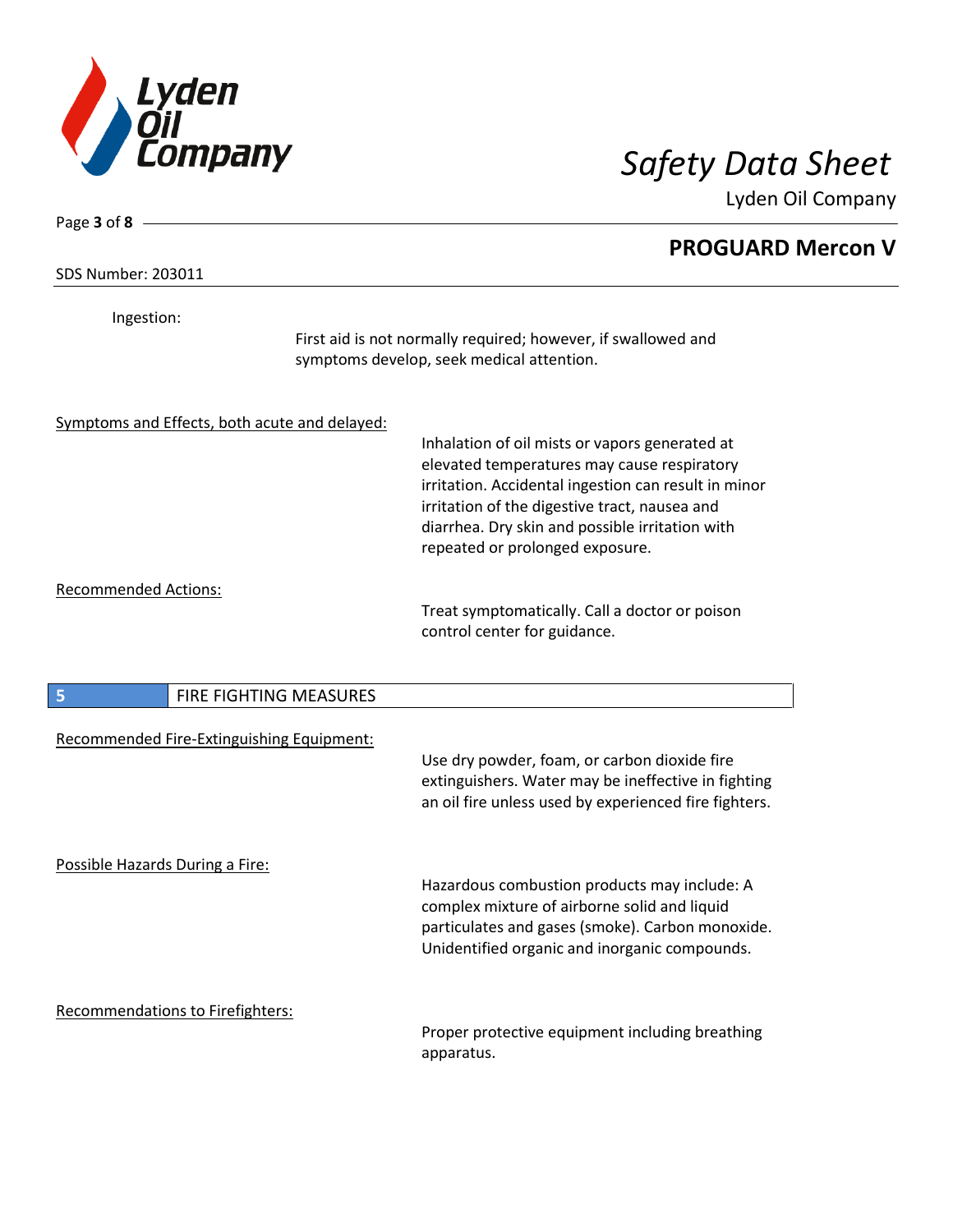

**PROGUARD Mercon V**

### SDS Number: 203011

# **6** ACCIDENTAL RELEASE MEASURES Personal Precautions: Personal precautions, protective equipment and emergency procedures: This material may burn, but will not ignite readily. Keep all sources of ignition away from spill/release. Stay upwind and away from spill/release. Avoid direct contact with material. For large spillages, notify persons down wind of the spill/release, isolate immediate hazard area and keep unauthorized personnel out. Wear appropriate protective equipment, including respiratory protection, as conditions warrant. Emergency Procedures: Contain spilled material, collect in suitable and properly labeled containers. Environmental Precautions: Do not allow to reach sewage system or any water course. Do not allow to enter ground waters. Cleanup Procedures: Pick up excess with inert absorbant material. **7 HANDLING AND STORAGE** Handling Precautions: Handle with care and avoid spillage on the floor. Do not cut, weld, drill, grind, braze, or solder container. Storage Requirements:

Keep container tightly sealed. Keep away from sources of ignition.

Page **4** of **8**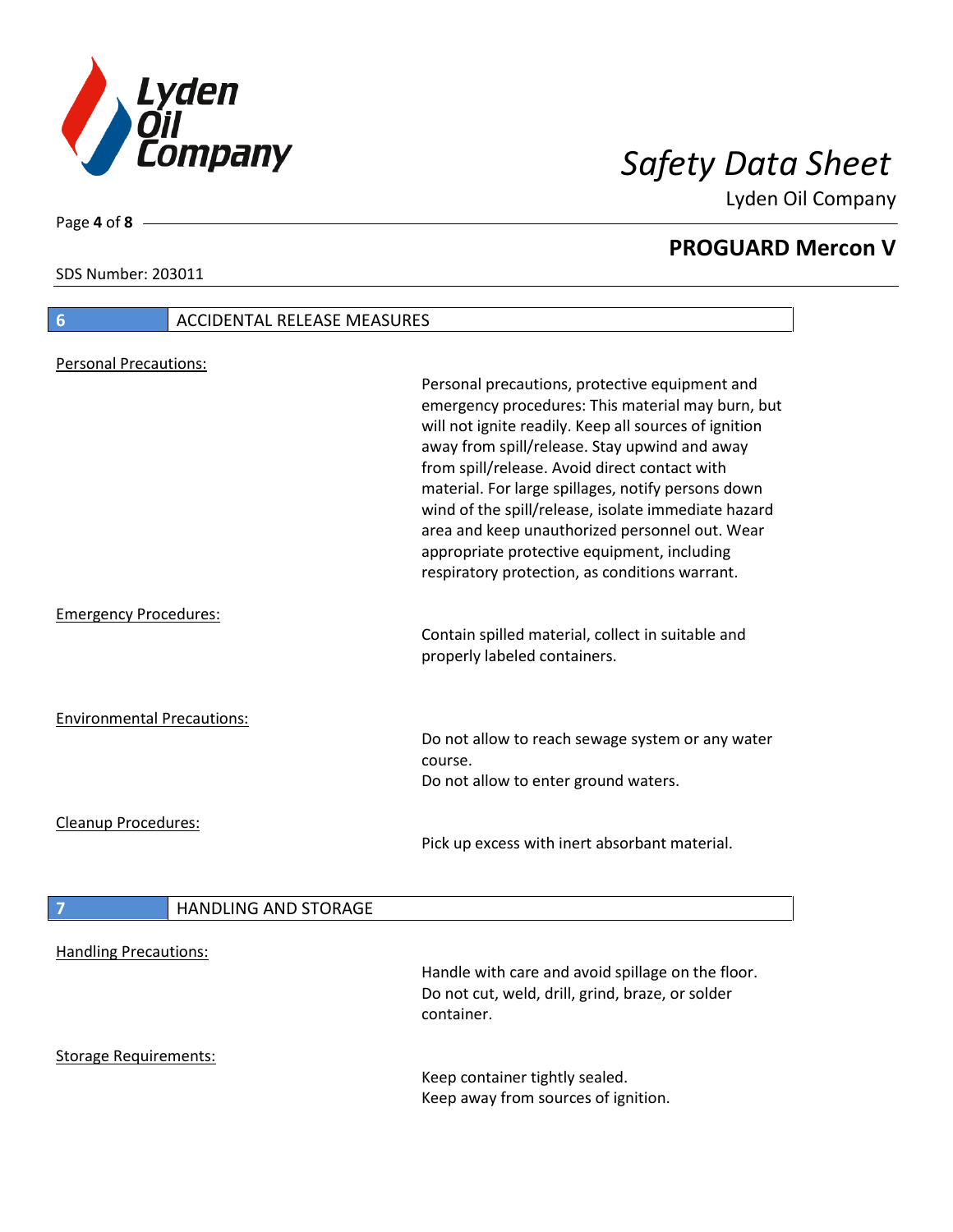

Page **5** of **8**

## **PROGUARD Mercon V**

SDS Number: 203011

| <b>8</b>         | EXPOSURE CONTROLS / PERSONAL PROTECTION                                    |
|------------------|----------------------------------------------------------------------------|
|                  |                                                                            |
| Exposure Limits: |                                                                            |
|                  | -64742-54-7 Distillates (petroleum), hydrotreated heavy naphthenic (>35%): |
|                  |                                                                            |
|                  | ACGIH TLV - Short-term value: 10mg/m <sup>3</sup>                          |
|                  | Long-term value: 5mg/m <sup>3</sup>                                        |
|                  | OSHA PEL - Long-term value: 5mg/m <sup>3</sup>                             |
|                  |                                                                            |
|                  | -64742-55-8 Distillates (petroleum), hydrotreated light naphthenic (>40%): |

ACGIH TLV - Short-term value: 10mg/m<sup>3</sup> Long-term value: 5mg/m<sup>3</sup> OSHA PEL - Long-term value: 5mg/m<sup>3</sup>

### Engineering Controls:

All ventilation should be designed in accordance with OSHA standard (29 CFR 1910.94).

### Personal Protective Equipment:

Wash hands before breaks and at the end of work. Use safety glasses and gloves.

### **9** PHYSICAL AND CHEMICAL PROPERTIES

| Color:                   | Red                           |
|--------------------------|-------------------------------|
| <b>Physical State:</b>   | Liquid                        |
| Odor:                    | Petroleum                     |
| Odor Threshold:          | Data not available            |
| pH:                      | Data not available            |
| <b>Melting Point:</b>    | Data not available            |
| <b>Boiling Point:</b>    | Data not available            |
| <b>Boiling Range:</b>    | Data not available            |
| Flash Point:             | 157° C / 315° F (PMCC Method) |
| <b>Evaporation Rate:</b> | $<$ 1                         |
| Flammability:            | Data not available            |
| Flammability Limits:     | Data not available            |
| Vapor Pressure:          | $<$ 1 mmHg at 20 $^{\circ}$ C |
| Vapor Density:           | >1                            |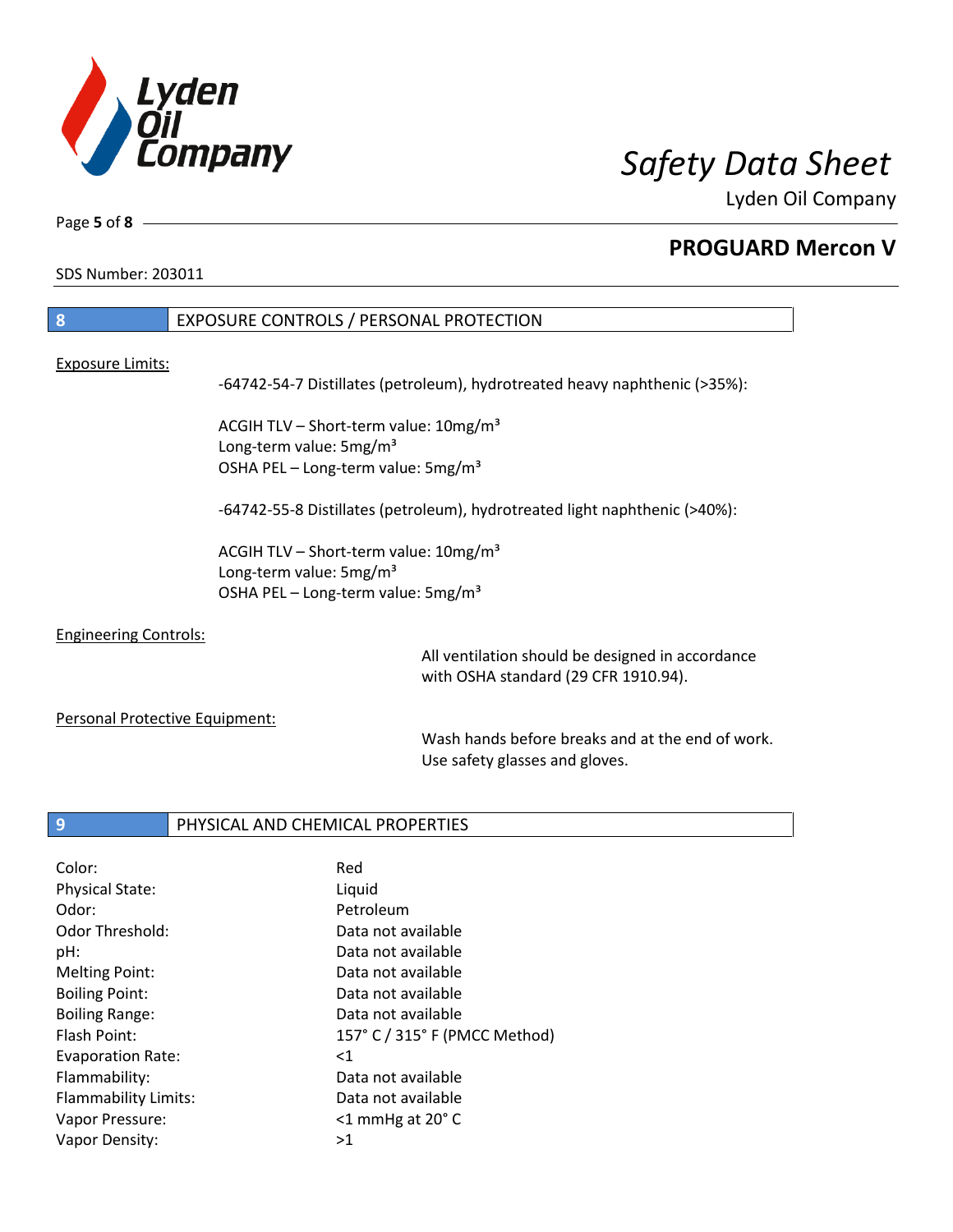

**PROGUARD Mercon V**

### SDS Number: 203011

Page **6** of **8**

| <b>Relative Density:</b>      | 0.85 (7.08 pounds/gal)                           |
|-------------------------------|--------------------------------------------------|
| Solubilities:                 | Insoluble in water                               |
| <b>Partition Coefficient:</b> | Data not available                               |
| Auto-Ignition Temperature:    | Data not available                               |
| Decomposition Temperature:    | Data not available                               |
| Viscosity:                    | 7.2-8.1 mm <sup>2</sup> /sec (kinematic at 40°C) |
|                               |                                                  |

# **10** STABILITY AND REACTIVITY Stability: Stable under normal conditions. Reactivity: Not reactive under normal conditions. Conditions to Avoid: Extreme temperature, sparks, open flame, and direct sunlight. Hazardous Reactions: No known hazardous reactions. Incompatible Materials: Strong oxidizers and strong reducing agents. Decomposition Products: Oxides of carbon and hydrogen. **11 TOXICOLOGICAL INFORMATION** Routes of Exposure: Skin and eye contact are the primary routes of exposure although exposure may occur following accidental ingestion. Exposure Effects: Repeated skin contact may cause dermatitis or an oil acne.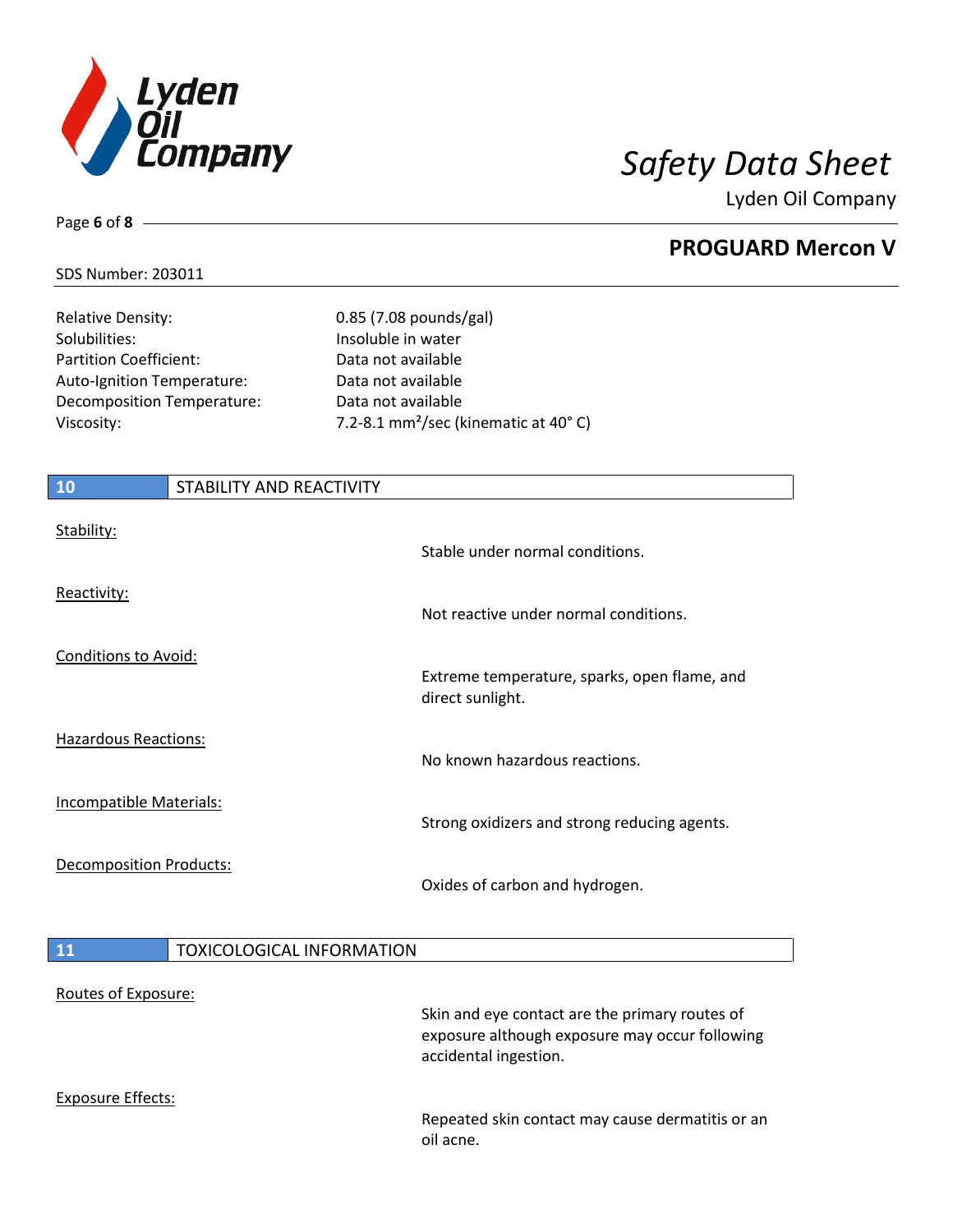

**PROGUARD Mercon V**

SDS Number: 203011

Page **7** of **8**

Measures of Toxicity:

ATE (Acute Toxicity Estimates):

Oral LD50: >5000 mg/kg Dermal LD50: >2000 mg/kg Inhalative LC50/4 h: >5000 mg/l

Carcinogenic/Mutagenic Precautions:

Non-carcinogenic and not expected to be mutagentic.

| 12 | ECOLOGICAL INFORMATION |
|----|------------------------|

Ecological Precautions:

Avoid exposing to the environment.

Ecological Effects:

Г

No specific environmental or aquatic data available.

| 13                          | <b>DISPOSAL CONSIDERATIONS</b> |                                                                                             |
|-----------------------------|--------------------------------|---------------------------------------------------------------------------------------------|
| Disposal Methods:           |                                | Dispose of waste material in accordance with all<br>local, state, and federal requirements. |
| <b>Disposal Containers:</b> |                                | Use properly approved container for disposal.                                               |
| <b>Special Precautions:</b> |                                | Do not flush to surface waters or drains.                                                   |

### **14** TRANSPORT INFORMATION

UN Number: Data not available UN Shipping Name: Data not available Transport Hazard Class: Data not available Packing Group: Data not available